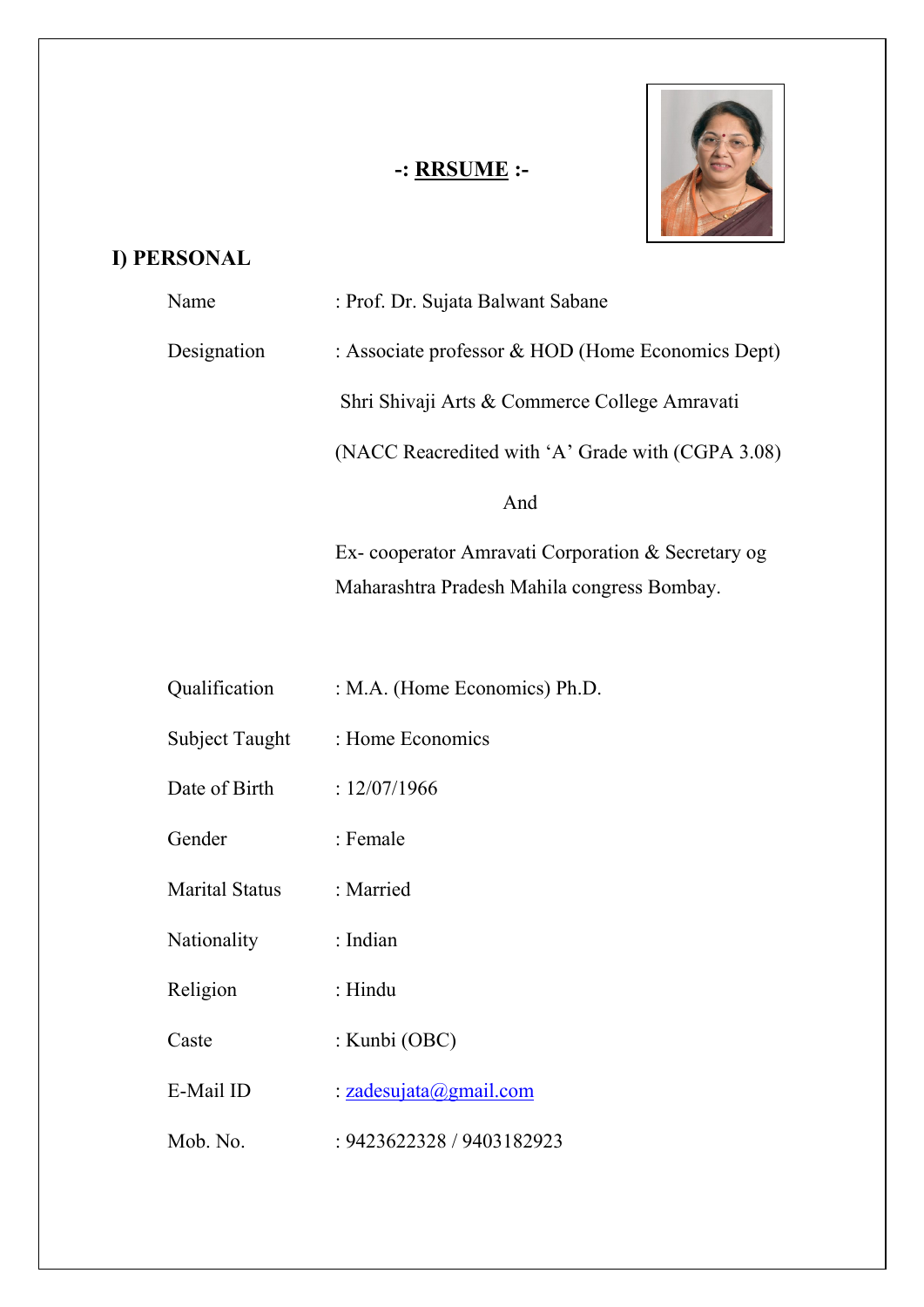| Sr.No. | Name of<br><b>Degree</b> | Name of the<br>University | Year | Grade   |
|--------|--------------------------|---------------------------|------|---------|
|        | B.A.                     | R.T.M.U. Nagpur           | 1987 |         |
|        | M.A.                     | R.T.M.U. Nagpur           | 1989 |         |
|        | Ph.D                     | S.G.B.A.U. Amravati       | 2008 | Awarded |

## **II – ACADEMIC QUALIFICATION:**

#### **III - APPOINTMENT**

- 1) Departmental : Department of Home economics (Head of the Department)
- 2) Date of Appointment :15/11/1999 (In the university Affiliated college)
- 3) Experience  $: UG 22$  Years and PG 13 Years

## **IV DETAILS OF REFRESHER / ORIENTATION / SHORT TERM ATTENDED**

| Sr.No. | <b>Name of the Course</b> | Name of the<br><b>University Attended</b> | Date from to        |  |
|--------|---------------------------|-------------------------------------------|---------------------|--|
|        | Refresher Course - I      | R.S.T.M. University                       | $30/12/2003$ to     |  |
|        |                           | Nagpur                                    | 19/10/2004          |  |
| 2      | Refresher Course $-$ II   | R.S.T.M. University                       | $11/10/2010$ to     |  |
|        |                           | Nagpur                                    | 31/10/2010          |  |
| 3      | Refresher Course - III    | S.G.B.A. University                       | $10/02/2011$ to     |  |
|        |                           | Amravati                                  | 27/02/2014          |  |
| 4      | Orientation               | S.G.B.A. University                       | $05/12/2013$ to     |  |
|        |                           | Amravati                                  | 02/10/2014          |  |
| 5      | Short Term Course $-1$    | S.G.B.A. University                       | 24 to 30 March 2016 |  |
|        |                           | Amravati                                  |                     |  |
| 6      | Short Term Course $-II$   | S.G.B.A. University                       | 14 to 19 March 2016 |  |
|        |                           | Amravati                                  |                     |  |
|        | Short Term Course -       | R.S.T.M. University                       |                     |  |
|        | Ш                         | Nagpur                                    | 22 to 27 March 2016 |  |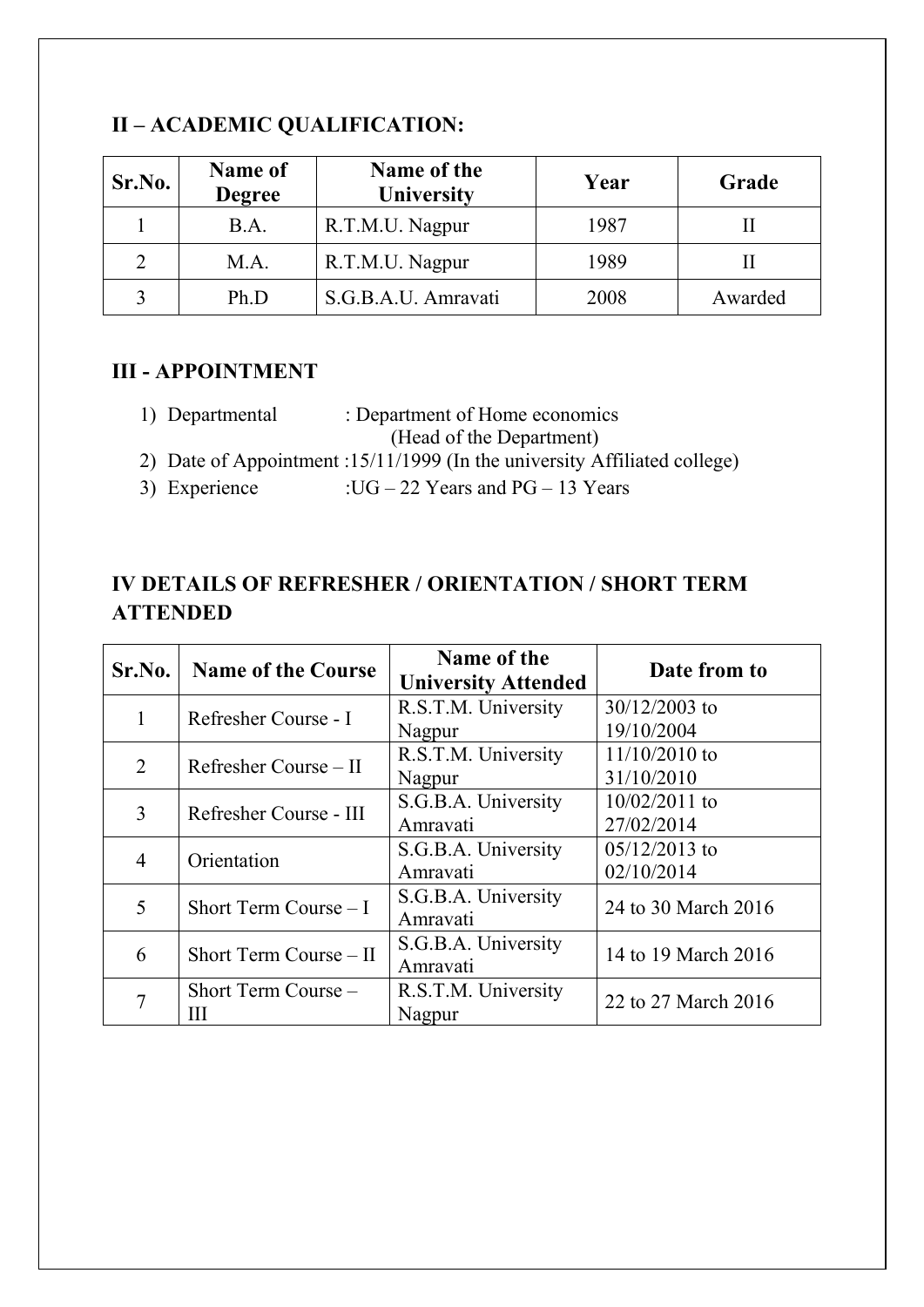### **V) i) DETAILS OF RESEARCH WORK:**

Ph.D Awarded at S.G.B.A. University, Amravati for Topic :- "मेळघाट या

आदिवासी क्षेत्रातील एकात्मिक बालविकास योजनेचे सामाजिक समायोजन"

Complication Minor Research Project on the topic :- "Empowerment of Tribal women in Melghat through Training for Development Cottege Industrial"

Amount Sanctioned: 1,15,000/- (One Lakh Fifteen Thousand Only)

Working as a Ph.D Supervisor in S.G.B.Amravati University Amravati and R.S.T.M. University Nagpur – 2012

### **V) ii) Awarded Degree M.Phil Student of Yashwantrao Chavhan Open Univerity**

|   | Sr.No.   Student Name | Date       | <b>Status</b> |
|---|-----------------------|------------|---------------|
|   | Jijaya D. Bhond       | 06/06/2011 | Awarded       |
| 2 | Dayashri V. Kokate    | 06/06/2011 | Awarded       |
| 3 | Madhuri Aaware        | 06/06/2011 | Awarded       |
| 4 | Dipali Aaware         | 06/06/2011 | Awarded       |

#### **V) iii) DETAILS OF PH.D STUDENT REGISTERED**

No. of Ph.D Student guided – 09

Student Awarded the Ph.D. Degree – 05

| Sr.No.         | Name of<br>Researcher | <b>Topic / Title</b>           | <b>Status</b> |
|----------------|-----------------------|--------------------------------|---------------|
|                |                       | "बालकांच्या सर्वांगीण विकासावर |               |
|                | Seema Bhuibhar        | मैदानी खेळा - अभीवी होणारा     | Awarded       |
|                |                       | परिणाम"                        |               |
|                |                       | "वेळ व श्रम बचतीच्या साधनांचा  |               |
| $\overline{2}$ | Seema Upasany         | महिलांच्या आरोग्यावर होणारा    | Awarded       |
|                |                       | परिणाम"                        |               |
|                |                       | "उत्तर बाल्यव्यवस्थेतील        |               |
| 3              | Kirti Gandhi          | बालकाच्या व्यक्तिमत्त्व        | Awarded       |
|                |                       | विकासावर जाहिरातीचा परिणाम"    |               |
| $\overline{4}$ | Dayashri Kokate       | "मेळघाटातील आदिवासी            | Awarded       |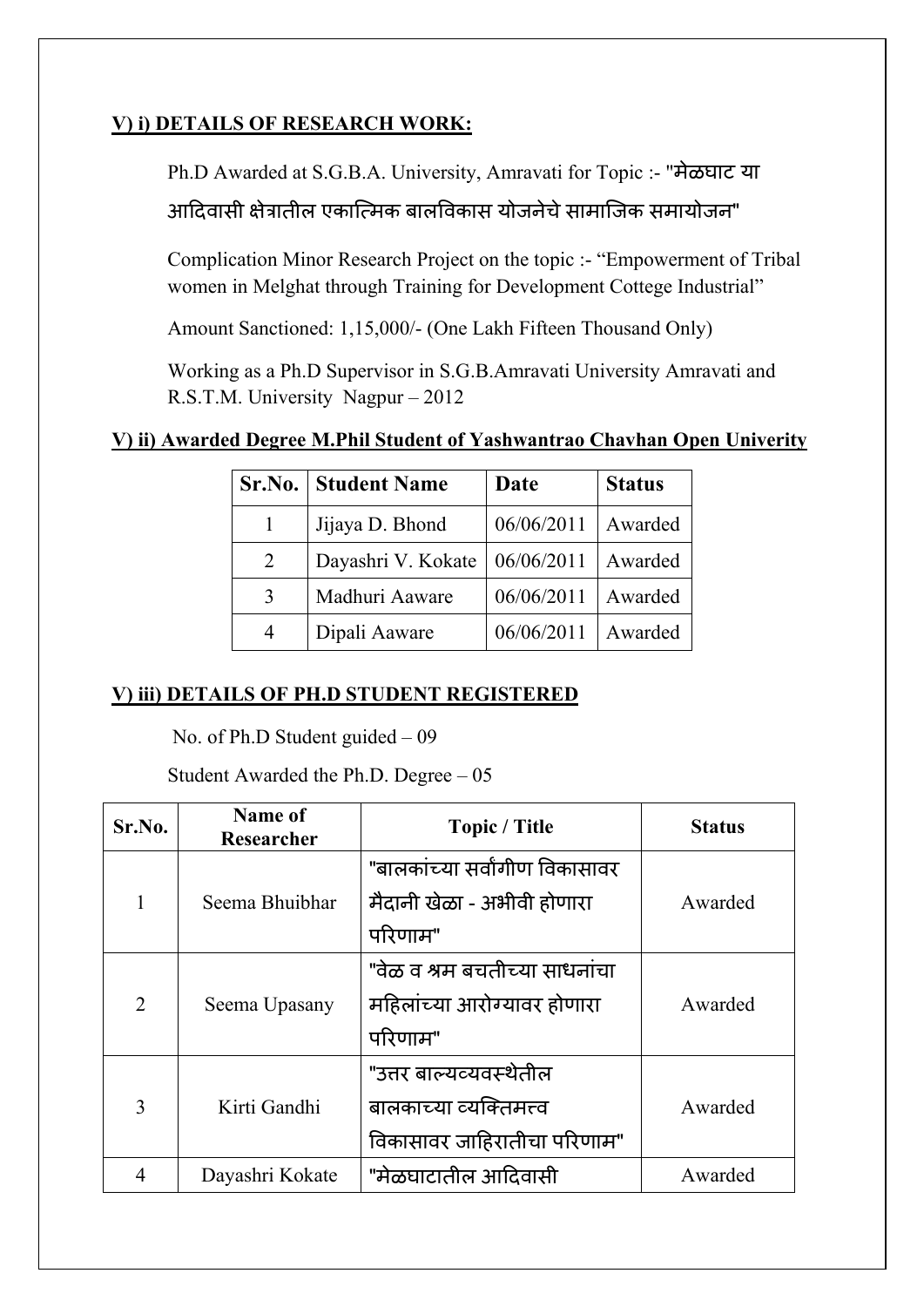|   |                  | बालकाच्या कुपोषण  समस्येचा     |                     |
|---|------------------|--------------------------------|---------------------|
|   |                  | अभ्यास"                        |                     |
|   |                  | "कौट्ंबिक कलहाची कारणमीमांसा   |                     |
| 5 | Varsha Patil     | व त्यांचे बालपणावर होणारे      | Awarded             |
|   |                  | परिणाम"                        |                     |
|   |                  | "अनाथ आश्रमातील                |                     |
|   |                  | विद्यार्थ्यांच्या सामाजिक आणि  |                     |
| 6 | Nilima Thorat    | मानसिक समस्यांचे               | On Going            |
|   |                  | चिकित्सात्मक अध्ययन : वयोगट    |                     |
|   |                  | $5 \times 7$                   |                     |
|   | Minal Dikkar     | "इंग्रजी माध्यमातून प्राथमिक   |                     |
|   |                  | शिक्षण घेणाऱ्या विदयाथ्यांच्या |                     |
|   |                  | पालकांचे मानसिक व आर्थिक       |                     |
| 7 |                  | स्थितीचा बालकांच्या विकासावर   | On Going            |
|   |                  | होणारा परिणाम" (पश्चिम         |                     |
|   |                  | विदर्भाच्या संदर्भात)          |                     |
|   | Vrushali Chavhan | "पोषण पुनर्वसन केंद्रातील      |                     |
|   |                  | कुपोषित बालकांच्या             | Topic               |
| 8 |                  | आहारोपचाराचा परिणाम            | Registered          |
|   |                  | अभ्यासाने"                     |                     |
|   | Sharda Dange     | "कोरोना महामारीच्या काळातील    |                     |
| 9 |                  | कामगार कुटुंबातील गृहिणीच्या   | Topic<br>Registered |
|   |                  | समस्याच अभ्यासने"              |                     |

# **V) IV) DETAILS OF RESEARCH PUBLICATION : RESEARCH JOURNALS**

1) Shodh Samiksha Aur Mulyankan - Mar – 2011 ISSN 0974 - 2832

"चिखलदरा या आदिवासी क्षेत्रातील एकात्मिकी बालविकास योजनेचे सामाजिक अध्ययन"

2) Research Link – April – 2011 ISSN – 0973 – 1628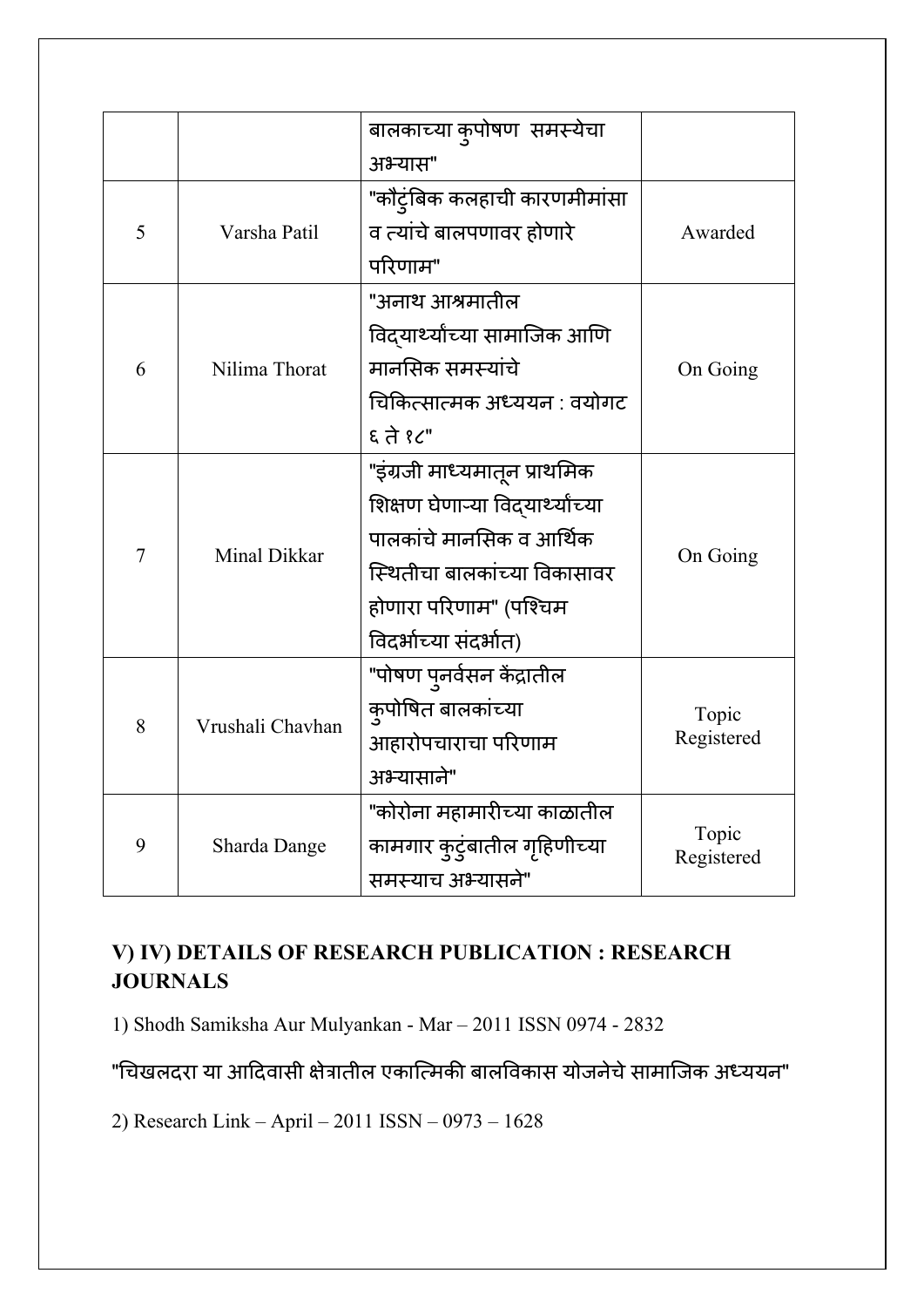"मेळघाटातील आदिवासी क्षेत्रातील गर्भवती स्त्रिया आणि बालकांच्या आरोग्यविषयक समस्या व त्यावर�ल उपाय"

3) Shodh Samiksha Aur Mulyankan – Sep. 2011 ISSN – 0974 – 2832

"अमरावती शहरातील ४० ते ५० वर्ष वयोगटातील नोकरी करणाऱ्या स्त्रियांच्या रजोनिवती ृ काळातील शार�रक समस्यांचा अभ्यास"

4) Shodh Samiksha Aur Mulyankan – Sep. 2011 ISSN – 0974 – 2832

"शासकीय व खाजगी शाळेतील प्राथमिक प्रवेशाबाबत"

5) Research Awakening – Oct. 2015 to Mar – 2016 ISSN – 2455 – 9504

"मेळघाटातील आदिवासी क्षेत्रातील गर्भवती स्त्रिया आणि बालकांच्या आरोग्यविषयक समस्या व त्यावरील उपाय."

6) Research Journey ISSN – 2348 – 7143

Multidisciplinary International E-Research Journal Peer Refreed & Index Journal Nov – 2019, Special issue – CCIV

"Examining the Connection between socia – economics status work and heath as it distresses Men & Women" Impact factor – 6.261

#### **V) V) PARTICIPATION IN CONFERENCE / SEMINAR / WORKSHOP/ TRAINING**

1) अमरावती विदयापीठ महिला प्राध्यापक परिषद मूर्तिजापूर – 3 June 2003

गाडगे महाराज महाविद्यालय, मूर्तिजापूर (SGBAU)

2) ३७ वी वार्षिक परिषद, हैद्राबाद – २००५ NIN (Hydrabad)

3) XXVI Biennail परिषद, पूर्ण Date 27 to 29 Dec. 2005 ु

4) एकदिवसीय राज्यस्थरीय अर्थशास्त्र परिषद अमरावती (तक्षशिला महाविदयालय)

"विदर्भातील सार्वजनिक आरोग्य सेवाचे मूल्यमापण" 26 March 2005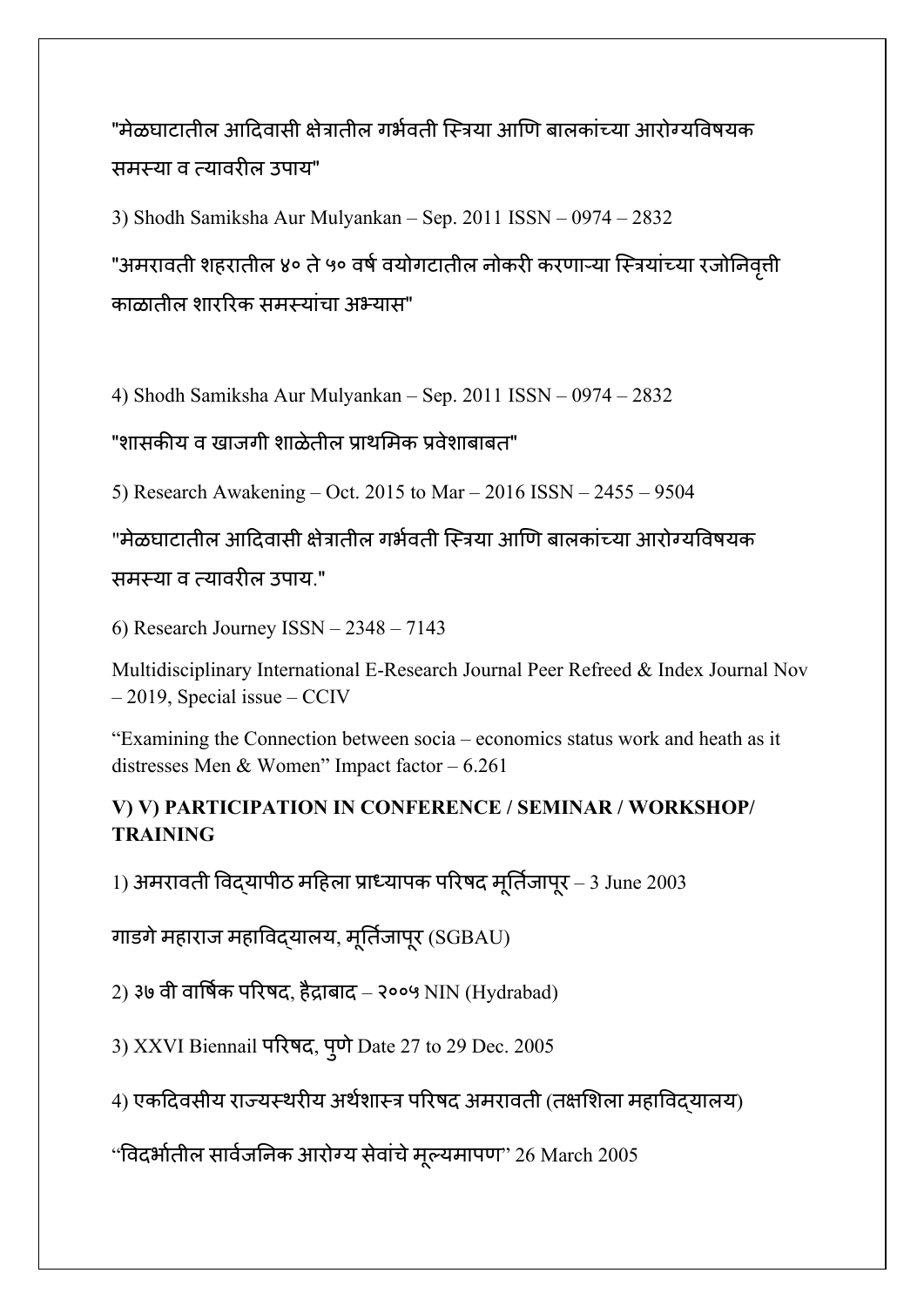5) गहअर्थशास्त्र प्रात्यक्षिक अभ्यासविषयक कार्यशाळा – 2008 विदर्भा ज्ञान विज्ञान संस्था, अमरावती.

6) National Symposium – Department of Home Science (SGBAU)

Date 19 – 20 March 2009

7) National Seminar :-

"Sex selective fortified impaction Indian society"

Priyadarshani Mahila Mahavidyalaya, Wardha.

8) राज्यस्तरीय चर्चासत्र :-

"म�हलांना स्वयंरोजगाराची संधी" Date 20 Dec. 2009

Indira Mahavidyalaya, Kalamb, Yavatmal (SGBAU)

9) U.G.C. Sponsored Seminar:-

'Shri Shivaji Science College, Amravati

"Capacity Building of Women Tranagers in Higher Education" Date 27 to 31 Oct. 2009

10) पाचवी सिंघवलोकन परिषद, महराष्ट्र राज्य सुवर्ण महोत्सव

Shri Shivaji Art's & Commerce College Akola Date 20-21 Dec. 2010

11) एकदिवसीय राज्यस्तरीय चर्चासत्र

"मागासलेल्या क्षेत्रातील मुलांवर कुपोषणाचा होणारा परिणाम व उपाय" ु ु

New Art's Commerce College, Wardha Date 30 Jan 2011

 $12)$  "महिला सक्षमीकरण"

S.S.N.J. Mahavidyalaya Deoli Dist. Wardha Date 8 Jan. 2011

13) One day National Seminar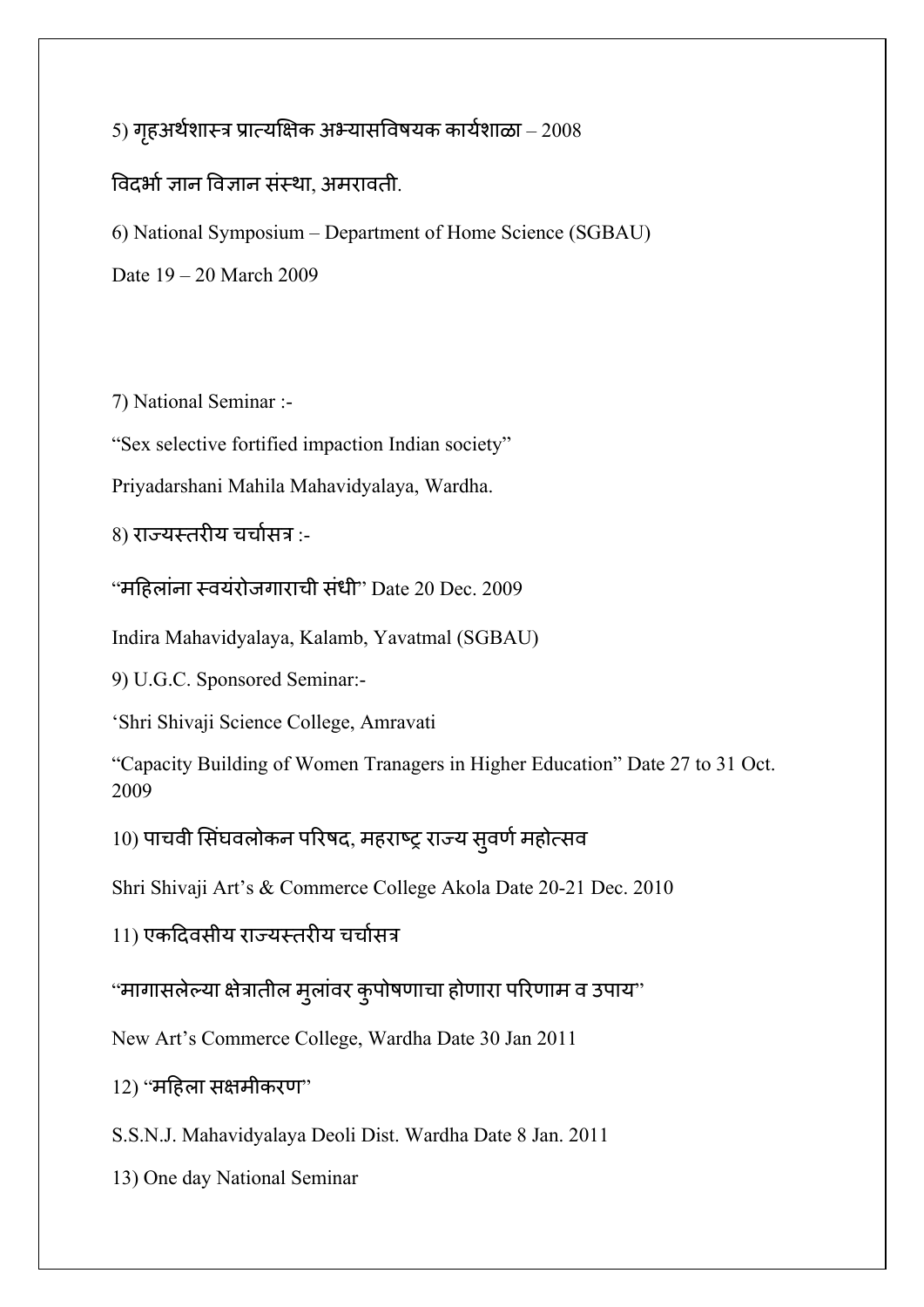"Need to Assess the Nutritional Status of Adolescent Girl's for Futuristic Taske" Shankarlal Khandelwal College, Akola. Date 12 Oct. 2011

14) "Enriching Textiles with Block printing ETBP – 2013 Date 12 Oct 2011

Shri Shivaji Art's Commerce & Science College,Akola.

15) National Conference on "Female Foeticide and Its Consequences"

Smt. Nankibai Wadhwani Kala Mahavidyalaya, Yavatmal. Date 19 Oct. 2013

16) One day UGC Sponsored state level seminar

"Problem of Malnuriti on in tribal Children of Maharashtra and its Solution"

Dr.M.K.Umathe Art's Science & R.Mokhare Comm. College Nagpur

Date 15 March 2010

17) UGC Sponsored national seminar on

"Home Science in 2020 : A search for Excellence S.M.R.K. – B-K-A.K. Mahila Mahavidyalaya Nashik Date 25 to 27 March 2010

18) State level Seminar :

"Women Empowerment" Challenges Before women in the 21 Century (Social / Economic / Domestic) S.S.N.J. Mahavidyalaya Dist. Wardha. Date :

19) One day workshop

"Moot court" घरघुती हिसाधार

ISBN NO. 978 – 9382 5888 – 21 – 4

Late Babasaheb Arts Commerce & Science College Walgaon Date 21 Dec. 2013

20) National Conference:-

"अधुनिक भारताच्या जडणघडणीमध्ये समाजसुधारकाचे योगदान "र.धो.कवै याच्या स्त्री ु आरोग्यविषयक दृष्टीकोन "

स्वा.से.श्री.क.रा.इन्नाणी महा�वद्यालय, कारंजा (लाड) िज.वा�शम

ISSN 2319 – 4979 Date 27 June 2015

21) National Workshop :-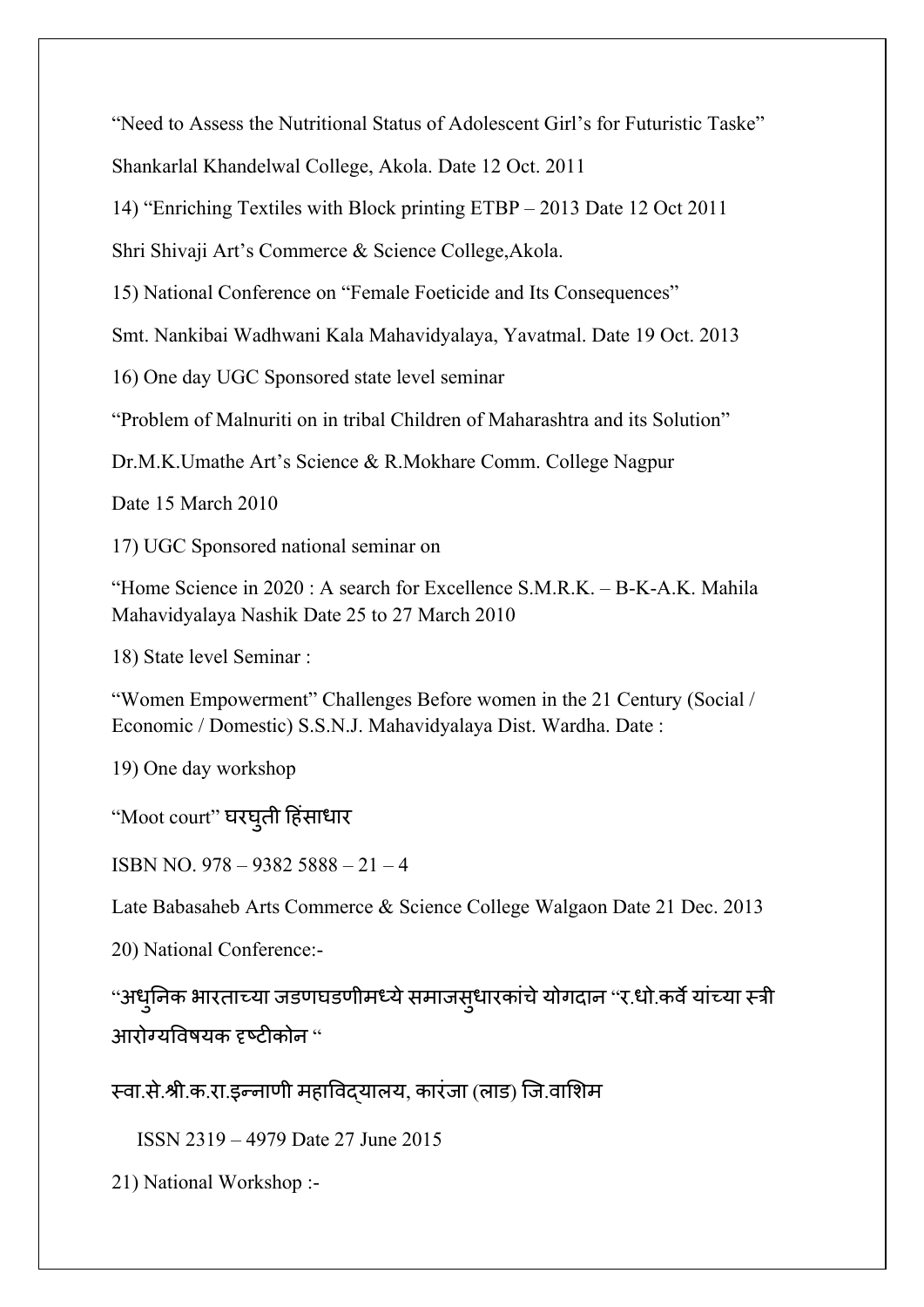Tunnelizing women's potencials for better family living through enter prenership

"हस्तकला व भरतकला डिझायनिंगदवारे उत्पादन व उद्योजकता"

ISBN No. – 978-9382588-77-1

22) World women conference

"Shodh Swatahacha"

Vidharbha youth welfare society Amravati. Date 11 Feb 2016

23) Best Practices in the University (Research Methodology) Sant Gadge Baba Amravati University, Amravati. Date : 14 – 19 March 2019.

24) Role of Human Economics in Women's Empowerment Bapuraoji Butle Art's, Narayanrao Bhat Commerce and Bapusaheb Patil Science College, Digras. Journal No. 444476

25) UGC Sponsored National Level Workshop "Human Rights in India : Issuse, Problems & Perspectives Ramkrushna Mahavidyalaya Darapur. Date 24 to 30 March 2015

26) UGC Sponsored National Level Workshop

"Research Methodology for Social Science"

Rashtrasant Tukdoji Maharaj Nagpur University Date 22 to 27 Aug.2016

27) "Computer Training Programe"

Shri Shivaji Arts & Commerce College, Amravati

Date : 11 to 20 Apr. 2013

28) All India Institute for Local Self Government SP Trg Programe on Mahila & Balkalyan samiti (Bombay)

Date 30 June 2015

29) विद्यावातो आतरविद्याशाखिय बह्आषिक शोध पत्रिका ''कौटुर्बिक हिसाचाराची ु कारणमीमांसा"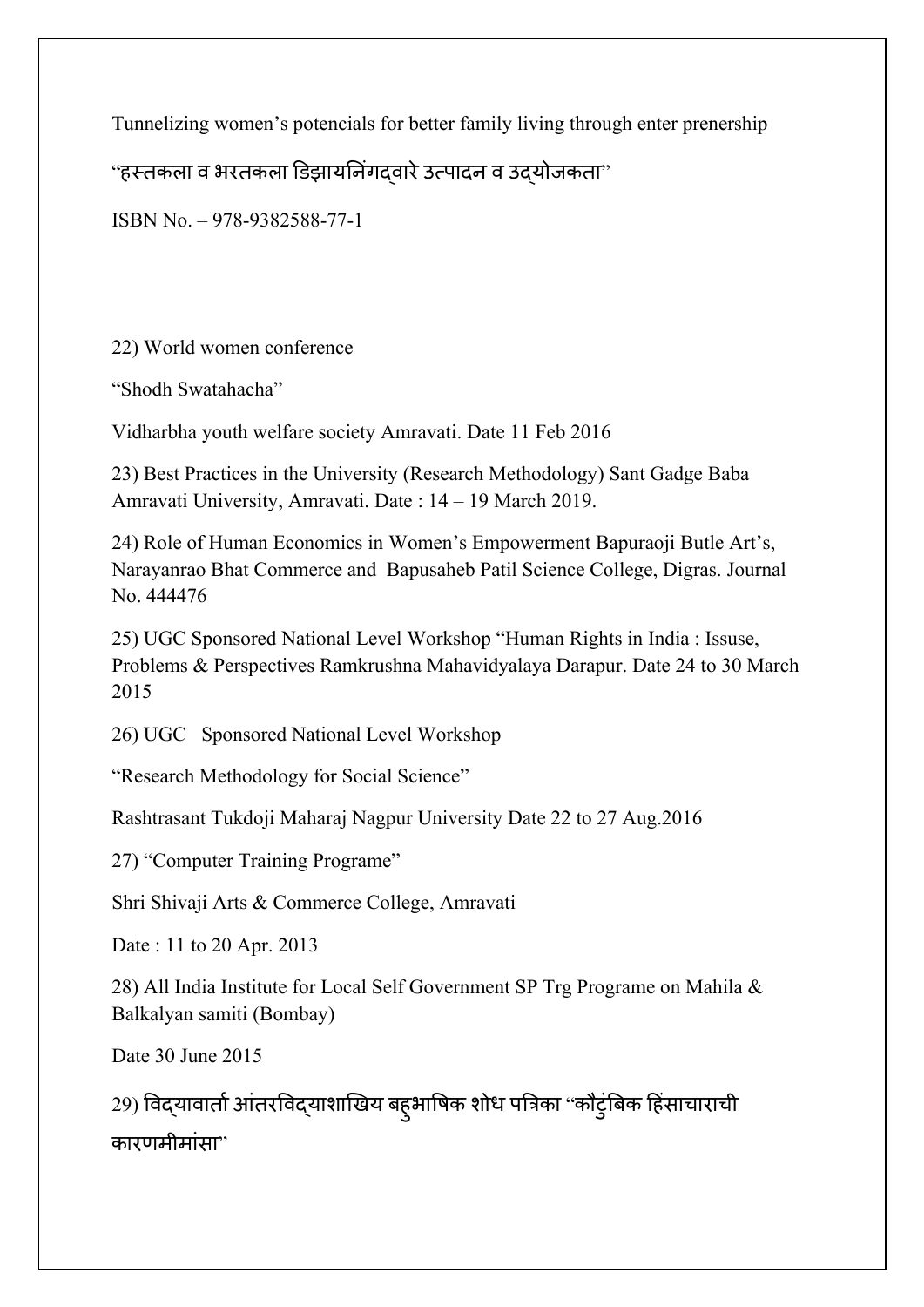# वर्षा पाटील व प्रा.डॉ.सुजाता सबाने

Date Jan to Mar  $2017$  Issue  $-17$ , vol  $-01$ 

ISSN 2319 9318 MAHINUL /0305/ 2012

Impact factor – 4.014

Interdisciplinary Multilingual Referred Journal

30) Research Bulletin

An International Quarterly Research Journal Vol – 30 / ISSN 2231 – 1025

.''बालकाच्या भावणिक विकासावर मैदानी खेडाअभावी होणारा परिणाम'' – डॉ. सुजाता सबाने व सीमा भ ईभार ु

Date – Dec.2017

31) Role of Home Economics in womens Empowerment Research Demogugue UGD Approved Journal No. 44476

Impact factor – 5.210 ISSN No. 2350-1081

i) महिला सक्षमिकरणामध्ये महात्मा गांधीची भूमिका – प्रा.सुजाता सबाने

ii) महिलाचे सक्षमिकरण जानीव निर्माण करून विकसाची वाटचाल" – कु. सिमा भुईभार व ु प्रा.डॉ.सु जाता सबाने

iii) स्त्री मुक्ती चळवळ सबलीकरण – कु.विजया भोड, प्रा.सुजाता सबाने ु

Bapuravji Bute Arts, Narayanrao Bhat Commerce and Bapusaheb Patil Science College Digras Dist. Yawatmal

32) ''मेळघाटातील कुपोषण कमी करण्याच्या दृष्टीकोणातून सुचविलेल्या काही सुचना ु �शफारसी – दयाश्री कोकाटे

ISSN 2348 – 7143 August 2018

Impact Factor (CIF) 3.452 (SIIF) – 6.26 (GIF) 0.676 (2013) Special Issue : Samiksha UGC Approved No. 40705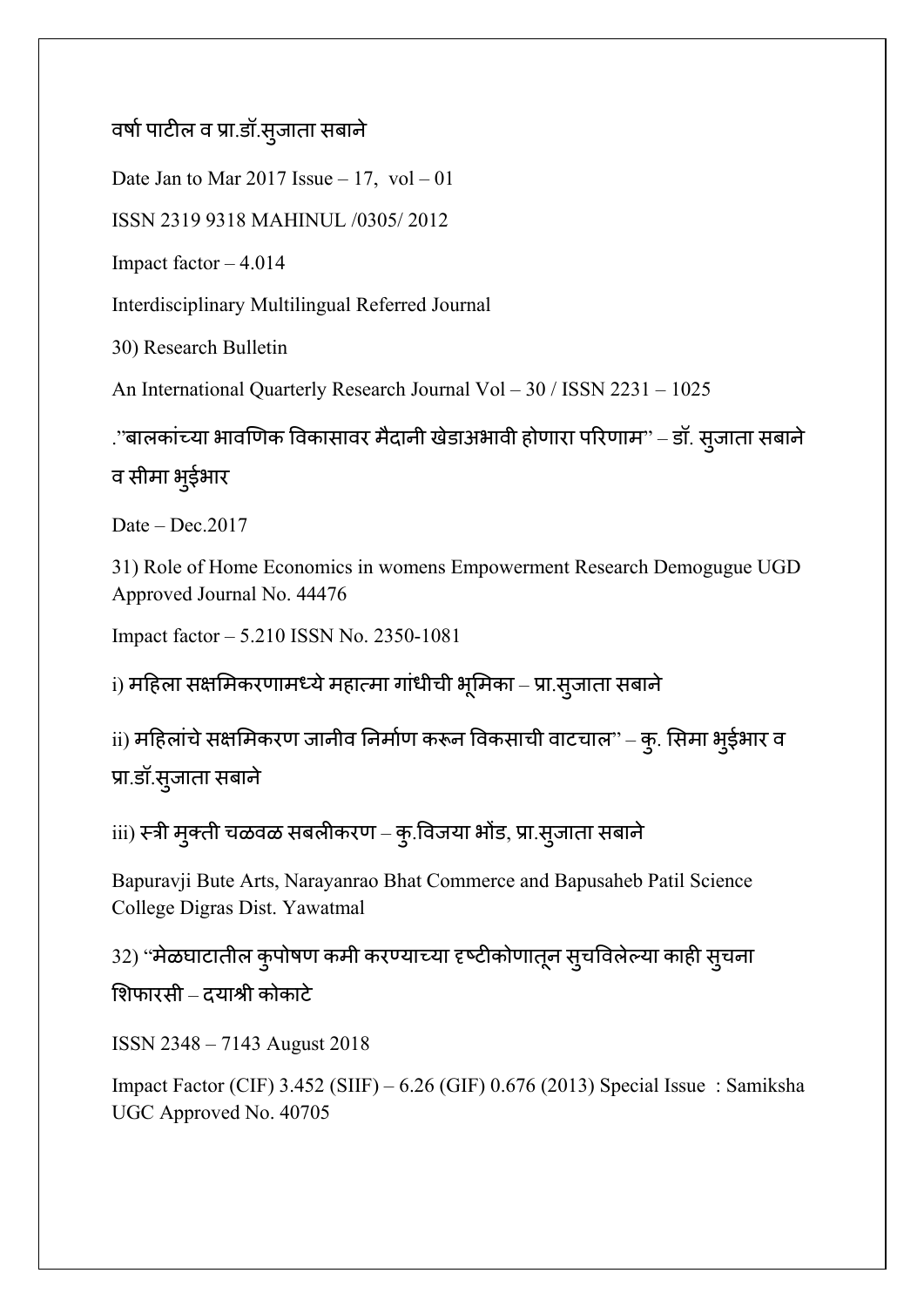33) कुर्पाषणाची कारणे लक्षणे जाणून त्यावरील उपाययोजन" – दयाश्री कोकाटे व ु प्रा.डॉ.सु जाता सबाने

International Research Fellow Association Research Journey Multidisciplinary International & Index Journal, August 2018

Special Issue – IXII (A), Samiksha ISSN2348 – 7143

Impact Factor 6.261

34) National Conference

#### "आहार व आरोग्याच्या दृष्टिकोनतून तेलाचा उपयोग"

Role of Physical Education and other Disciplines in Enhancing the Performance of Player and Fitness of Young and New India

Date 24 Dec 2018, ISSN 2349 – 638 Impact factor 4.574

IQAC Bar R.D.I.K. & N.K.D. College Badnera – Amravati

In collaboration with Arts & Science College Kurha Physical Education Foundation of India.

35) Interdisciplinary International Conference :

"महात्मा गांधीजी आणि अस्पृश्यता निवारण

Date 2 March 2019

ISSN No. 2319 – 9318 Impact Factor – 6.021

Government Trademark 2611 690

36) क्रांती फाऊंडेशन व परिवर्तन प्रबोधिनी द्वारा आयोजित ''पुरूष समजून घेताना'' ु

Date 10 March 2019

37) International Conference

 $\cdot$ 'जीवन जगण्याकरीता आहाराची गरज $\cdot$ '

Mahajan College of Technology in Collaboration with Shrimati Nankibai Wadhwani Kala mahavidyalaya Yawatmal.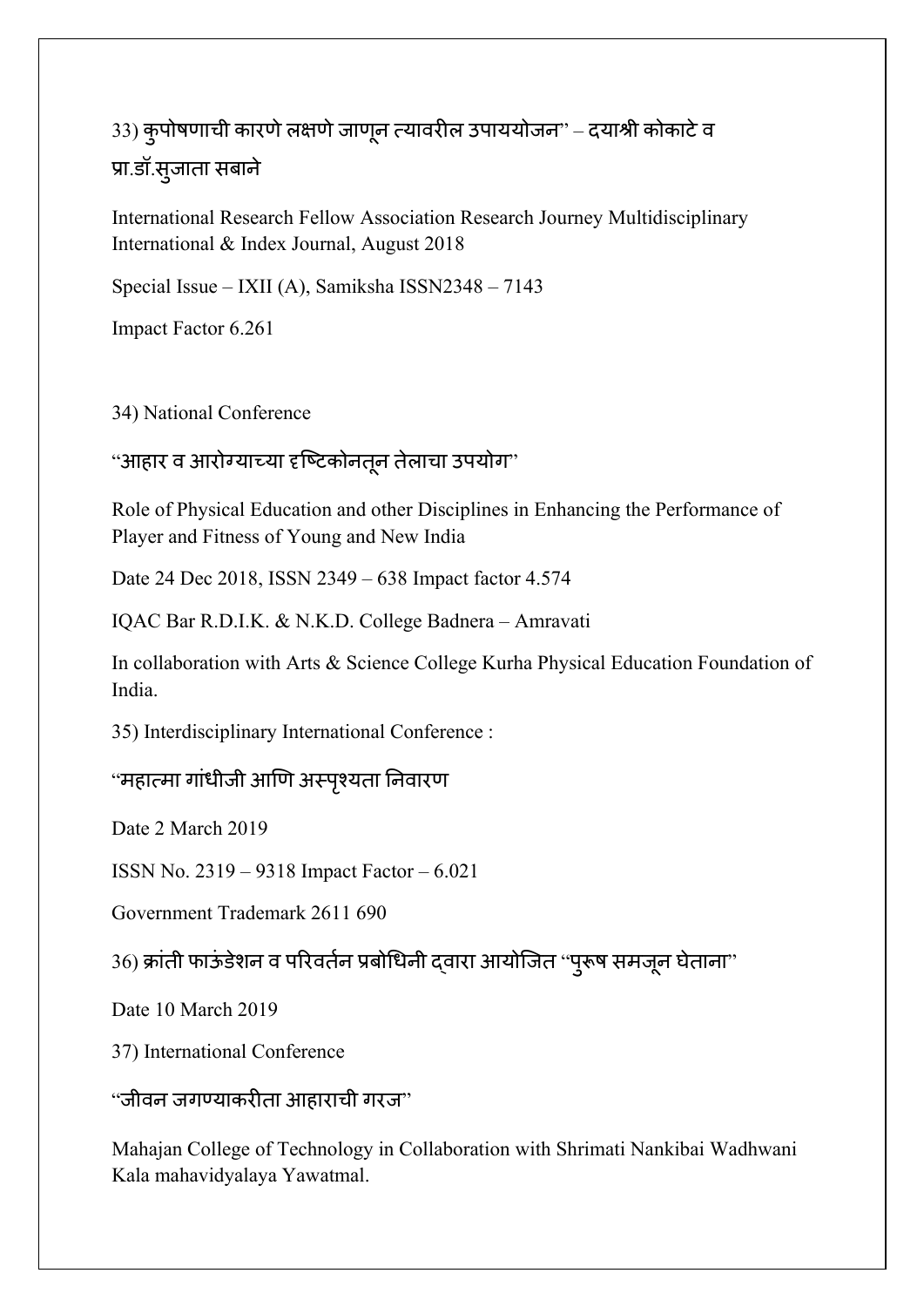Date : 23 & 24 March 2019 CGPA : 2.21 (B)

38) Babasaheb Ambedkar College of Social Work Morone, Dhule, Maharashtra India NAAC Accredited International Webinar

Sub, "Problem faced by women during Covid 19 : Impact Prevention of Mitigation" 30 June 2020

39) Smt. Vatsalabai Naik Mahila Mahavidyalaya, Yawatmal

National Webinar 7 June 2020

Sub. "Role of Home makers for Sound Health of Family Members in Pandemic Situation" Home eco & Home Science Department

40) K.R.M. Mahila Arts, Commerce & Science Mahavidyalaya Nanded one day International Webinar

Sub.: "Covid – 19 Quarantine and the aftermath : A Physiological and psychological approach on 21 June 2020

41) Dr.Shamprasad Mukharji Arts College shendurjanghat

Workshop on the basic of "Yoga and Meditation" June 21, 2020

42) Narayanrao Rana Mahavidyalaya, Badnera, Amravati

One day Interdisciplinary International E-Conference on

Sub. "Importance of Physical and Mental Health for carving self – reliant personality" 29 June 2020

43) Rajkumar Kewalramani Kanya Mahavidyalaya, Nagpur one day Interdisciplinary International Webinar on "Self – Dependant India : A Great Opportunity (Atma Nirbhar Bharat Ek Sauwasar)

19 June 2020

44) Indirabai Meghe Mahila Mahavidyalaya, Amravati

National Level Conference on

"Problem faced by women due to Corona – A world Wide Pandemic" 7 July 2020

45) Post Graduated Teaching Department of Home science Rastrasant Tukdogi Maharaj Nagpur University Nagpur National Webinar on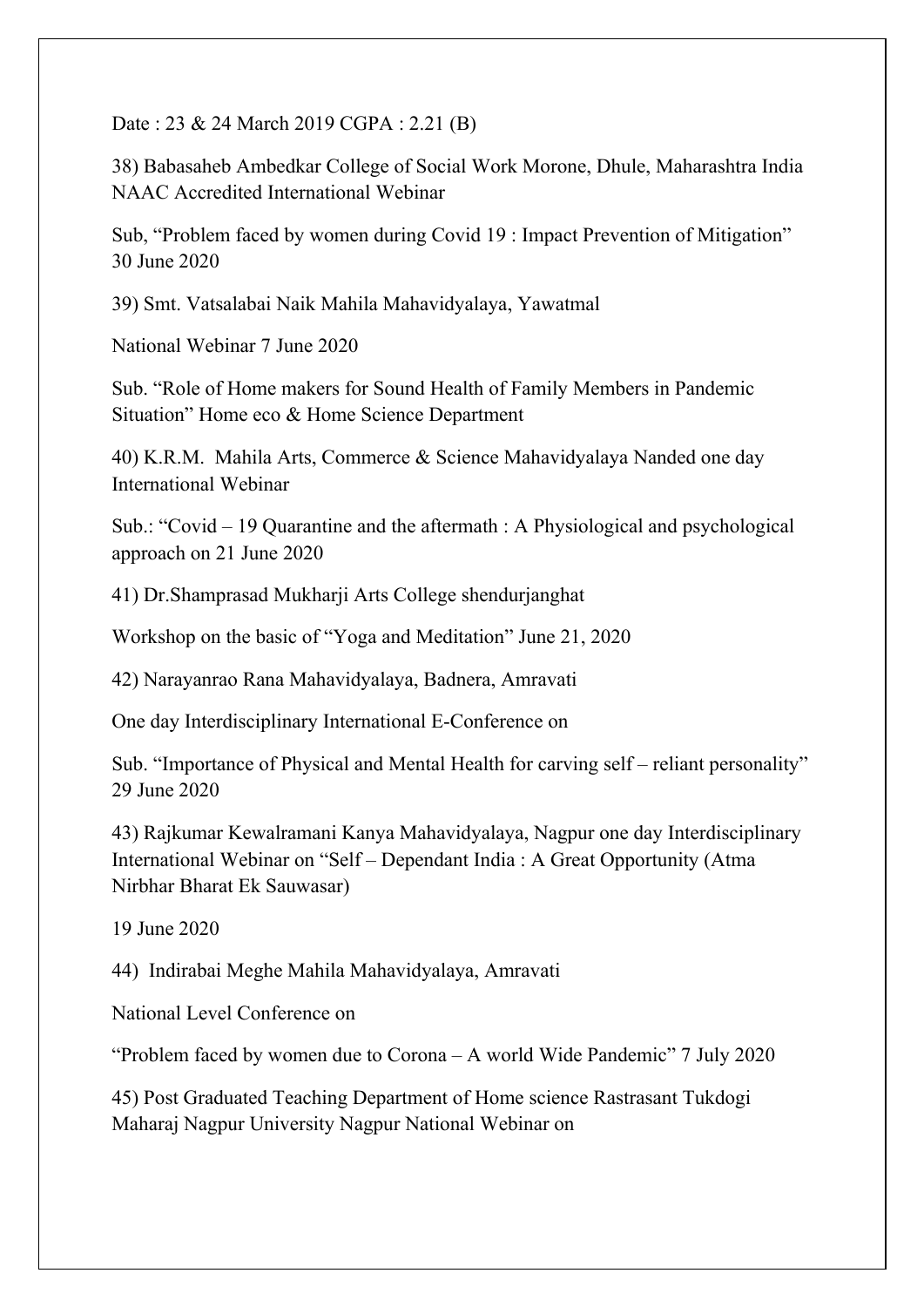"Breast Cancer Awareness & Nutritional Considerations – Need of an Hour" 14 July 2020

46) Sant Gadge Baba Amravati University Amravati

One day National Webinar on 4 July 2020

"Revised NAAC Assessment and Accreditation process"

April, May 2020

47) Sant Bhagwan Baba Kala Mahavidyalaya, Buldhana

"Covid Awareness Program" 28/04/2020

48) Shri Shivaji arts & Commerce College. Amravati

Webinar on "NAAC awareness program for affiliated colleges" 22 May 2020

49) Shri Shivaji College of Physical Education, Amravati

International Online Seminar and Workshop

Presented Paper on "Corona virus (Covid – 19 ) Psychological, Social personal Effects for Health Organization 25 to 28 May 2020

50) Late Dattatraya Pusadkar Arts College, Nandgaon Peth

One day National Webinar on "I am the Protector of my family : The Role and Challenges of Houlewives during corona pandemic"

29 May 2020

51) Adarsha Science J.B.Arts & Birla Commerce Mahavidyalaya Dhamangaon Rly.

Covid 19 Awareness and Preventive & NSS Quis awarded on 21/05/2020

52) Indirabai Meghe Mahavidyalaya Amravati

Online "Covid 19 Awareness Quiz"

Date : July

53) Indirabai Meghe Mahila Mahavidyalaya Amravati

National Level Conference on

"Problem faced by women due to corona – A world wide pandemic" 7 July 2020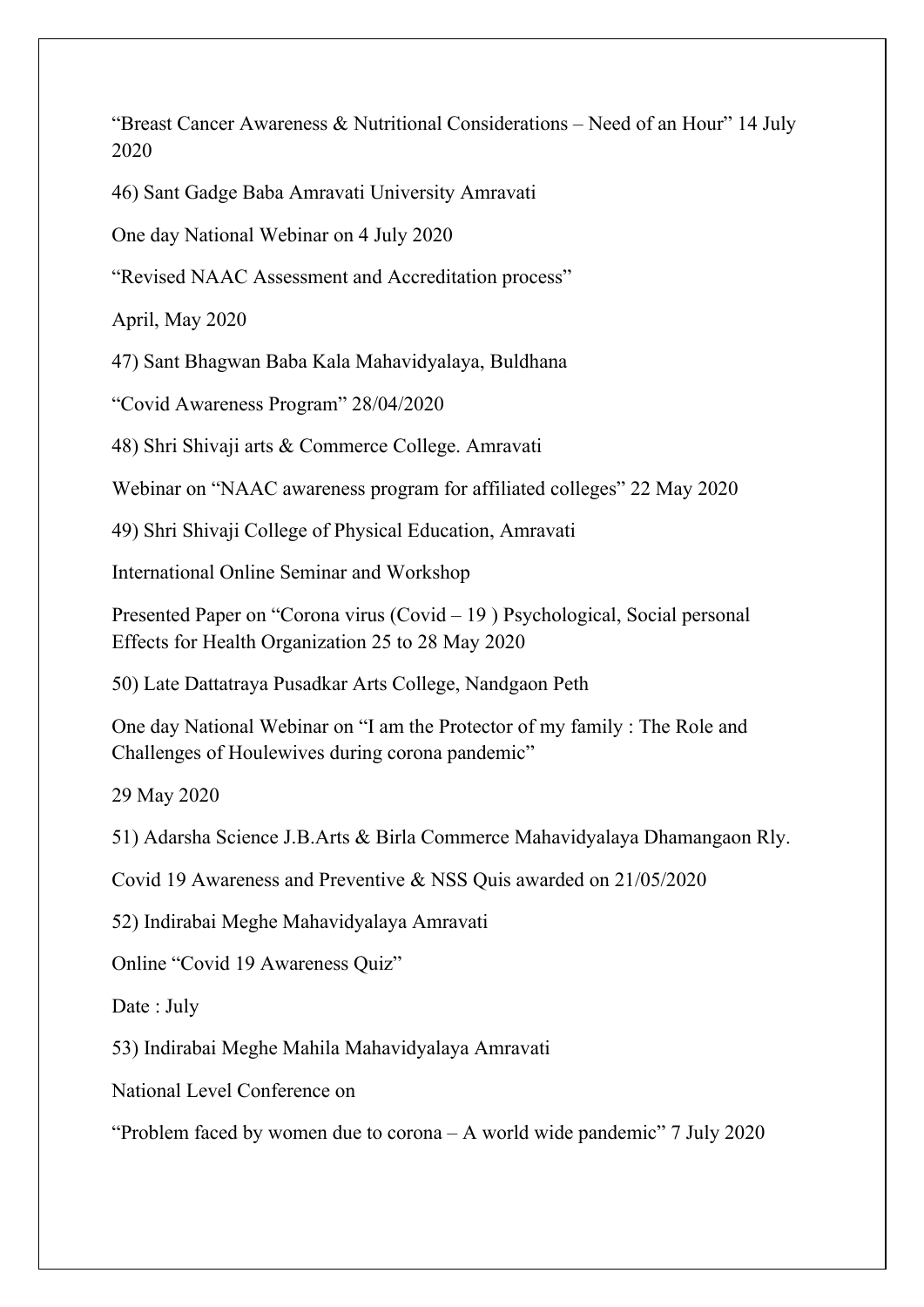54) ) Post Graduated Teaching Department of Home science Rastrasant Tukdogi Maharaj Nagpur University Nagpur National Webinar on

"Breast Cancer Awareness & Nutritional Considerations – Need of an Hour" 14 July 2020

55) Sant Gadge Baba Amravati University Amravati

One day National Webinar on 4 July 2020

"Revised NAAC Assessment and Accreditation process"

April, May 2020

#### **V** - **Vi) Book Publication**

| Sr.No. | <b>Book Name</b>                                                                                   | <b>Publication</b>                                                                          |
|--------|----------------------------------------------------------------------------------------------------|---------------------------------------------------------------------------------------------|
|        | किशोरवस्थेतील विकास व लैंगिक शिक्षण, आरोग्य<br>आणि समस्या<br>- प्रा.डॉ.स्जाता सबाने व निलीमा थोरात | ISBN 978-93-83619-948<br>Plot No. 69, Bajrang<br>Nagpur Manewade Road,<br>Nagpur<br>440026  |
| 2      | मानवी विकास<br>- प्रा.डॉ.स्जाता सबाने, डॉ.सिमा भुईभार व<br>प्रिया काबळे                            | ISBN 978-93-88708-34-0<br>Saijyoti Publication<br>Tinmall Chowk, Kasarpura<br>Itwari Nagpur |

#### **V - VII) REWARDS : -**

Received state level 'Rajmata Jijau Puraskar 2019' on the event of Jagtik Mahila Din Gaurav samarambha by Avishkar Social Educational Foundation (NGO) Kolhapur Maharashtra Date 10 March 2019

#### **V - VIII) PARTICIPATION IN UNIVERSITY WORK :**

- ▶ B.O.S. Member in Home Economics S.G.B. Amravati University Amravati.
- > LEC Committee
- $\triangleright$  Paper Moderation
- Papar Setting M.A. & B.A.
- $\triangleright$  Participation in of the University work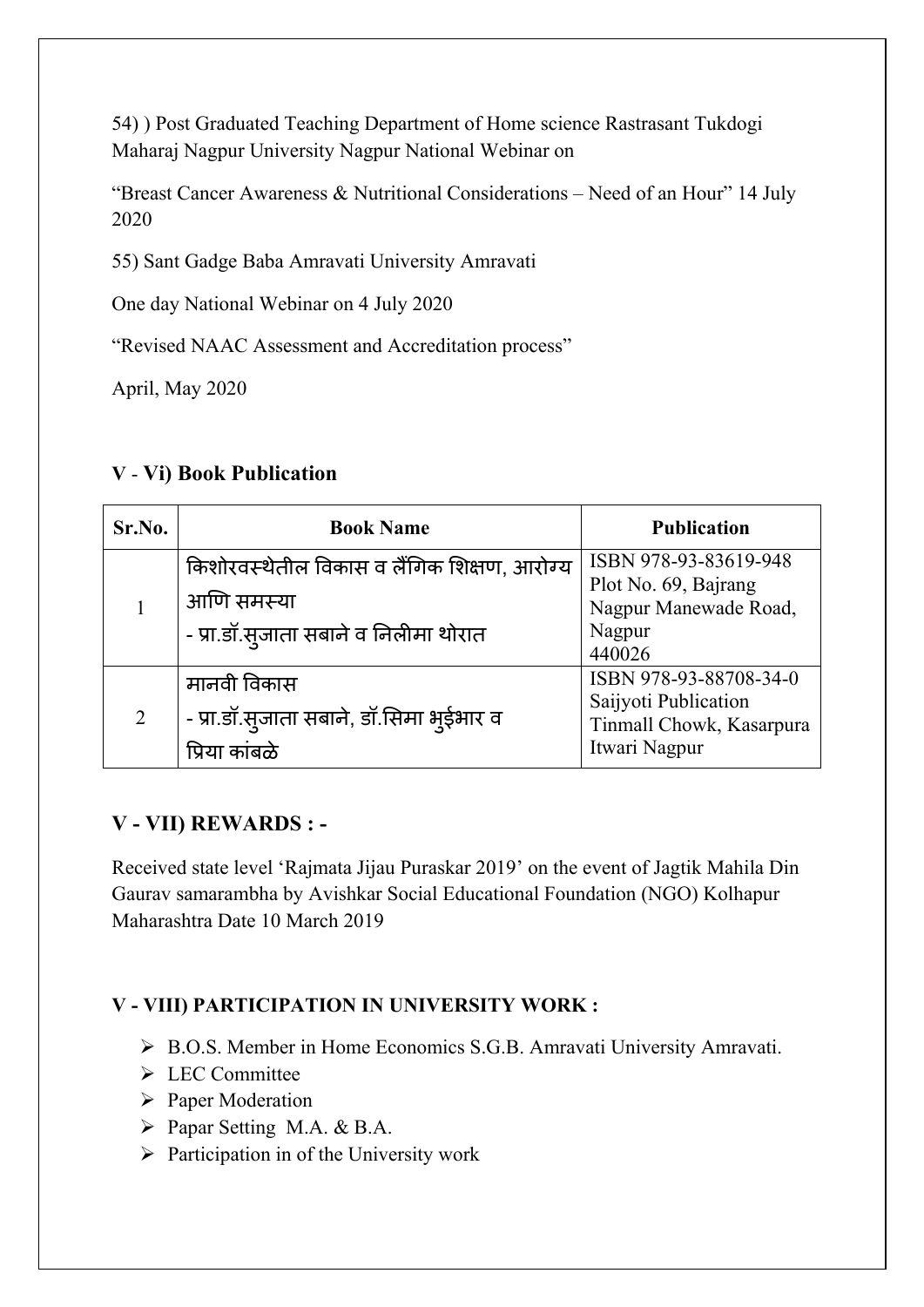i) V.C. Nominee of Selection Committee for Appointment of Assistant Professor in Kala Mahavidyalaya Kurha

ii) Subject Expert for selection of Assistant professor Shri Dr.R.G.Rathod Arts and Science College Murtijapur

Date 16 March 2018

iii) Subject Expert for Selection of Assistant professor Mahalle Patil Society Shirpur (Hore)

Date 10/07/2018

iv) Subject Expert for the post of an Assistant Professor Bhartiya Vidya Mandir Amravati

Date : 29/11/2019

#### **V- IX) MEMBERSHIP IN PROFESSIONAL AND SOCIAL ASSOCIATION**

- 1) Women and Child welfare committee
- 2) Law committee
- 3) Secondary and Pre-secondary technical school committee\
- 4) Womens defense cell CP office Amravati
- 5) D.P.D.C. Committee
- 6) School Traffic Committee

#### **V- X) DETAILS OF PARTICIPATION IN INSTITUTIONAL WORKS**

- 1) Member of Admission Committee
- 2) Member of Timetable Committee
- 3) Member of Discipline Committee
- 4) Member of Anti ragging Committee
- 5) Member of Election Committee
- 6) Convenor of N.S.S.
- 7) Convenor of PG Admission Committee
- 8) Member of Prospect Committee
- 9) Member of C.D.C. Committee